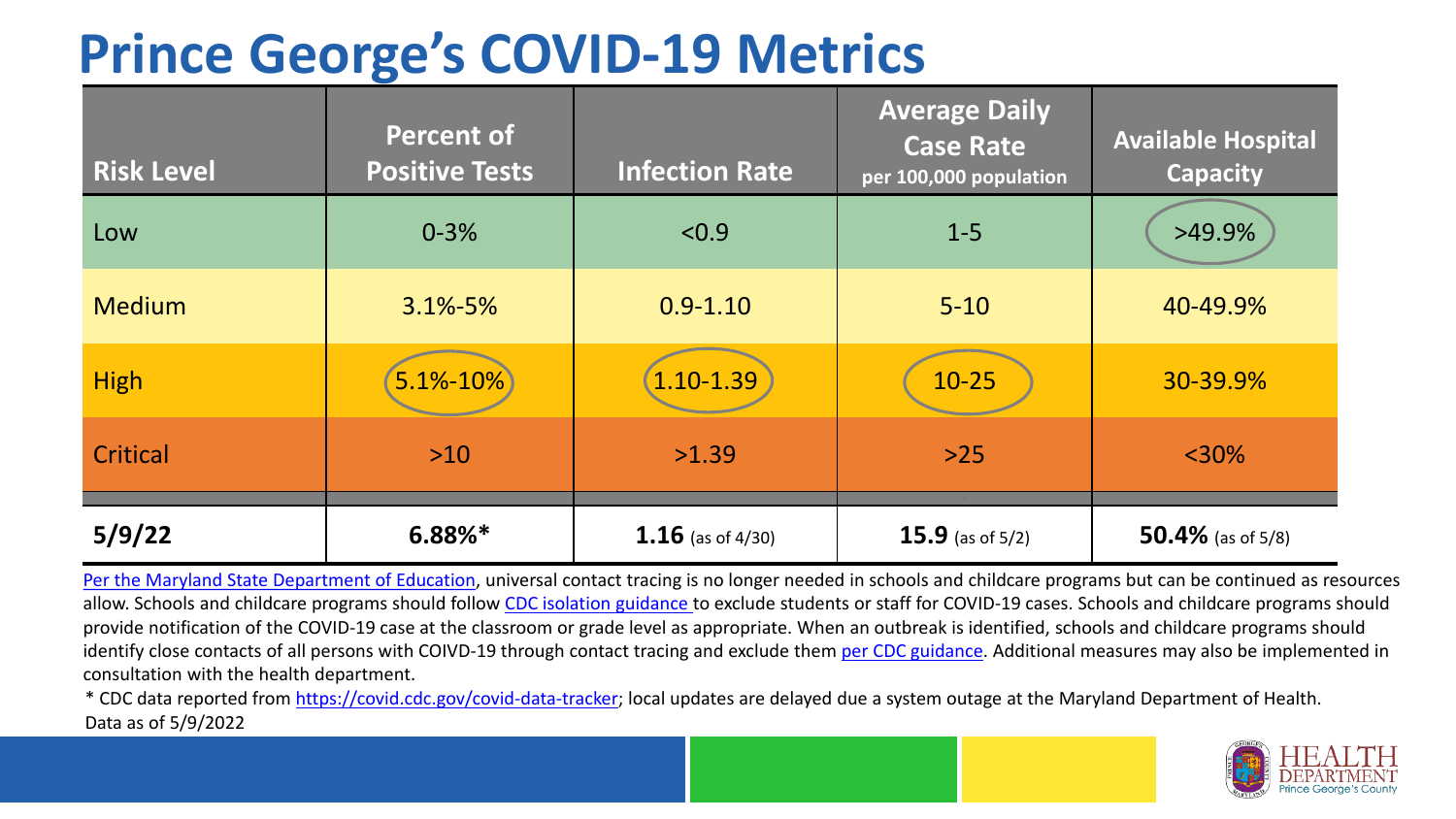# **COVID-19 Community Level and Vaccination**

Per the [CDC COVID-19 Community Levels](https://www.cdc.gov/coronavirus/2019-ncov/science/community-levels.html#anchor_82254) and the [Maryland State Department of Education,](https://earlychildhood.marylandpublicschools.org/system/files/filedepot/3/covid_guidance_full_080420.pdf) people with COVID-19 symptoms, a positive test, or exposure to someone with COVID-19 should follow CDC guidance for isolation and quarantine and wear a mask regardless of the COVID-19 Community Level. According to the CDC, [vaccination](https://www.cdc.gov/coronavirus/2019-ncov/prevent-getting-sick/prevention.html) is considered the leading prevention strategy for those who are eligible.



\*\* Local vaccination data reported as of 5/8/2022

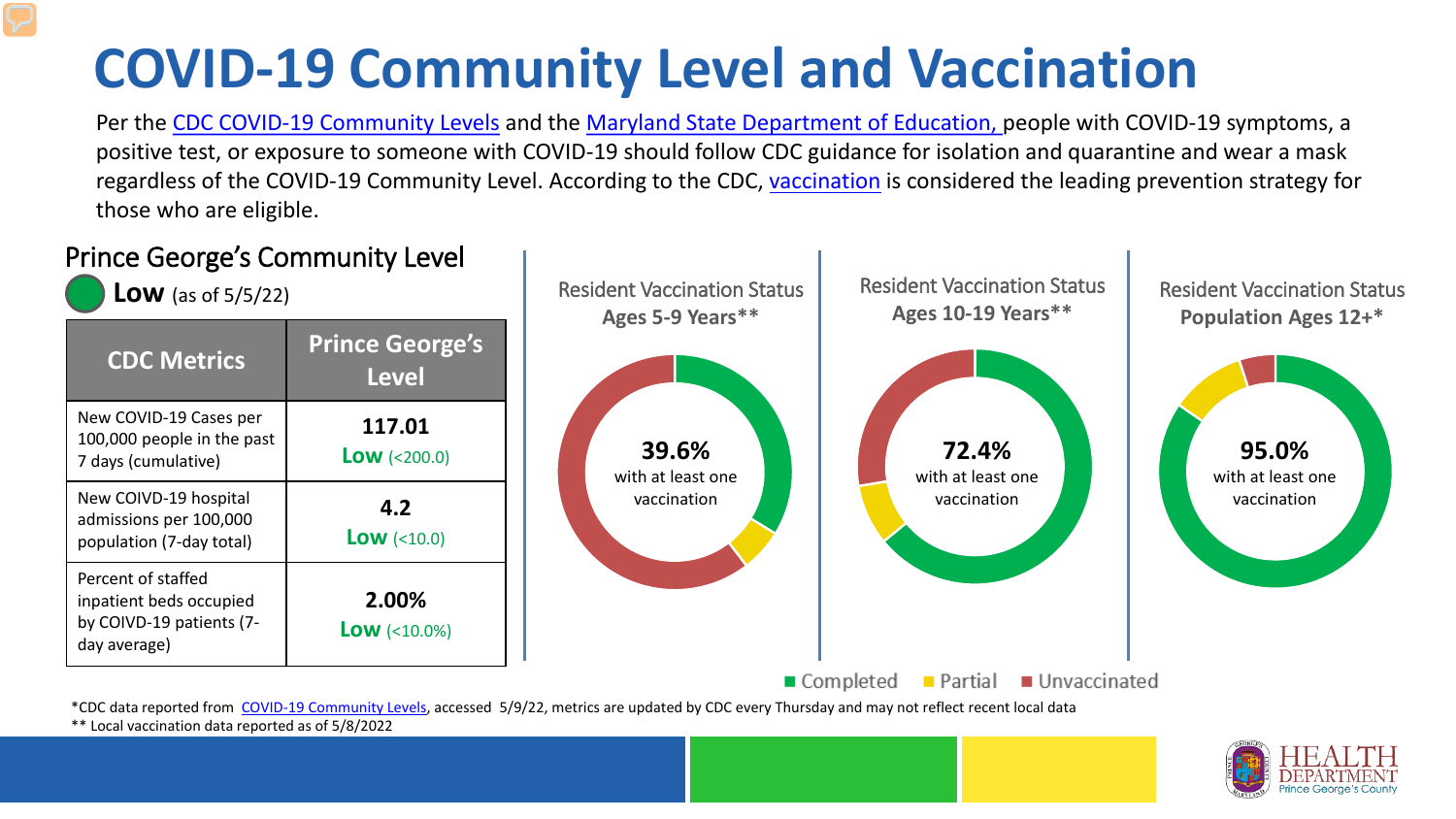### **Infection Rate for Prince George's County**



#### **Estimated by ovidActNow.org**

Accessed 5/9/2022. Each data point is a 14-day weighted average. Presented as the most recent seven days of data as a dashed line, as data is often revised by states several days after reporting.

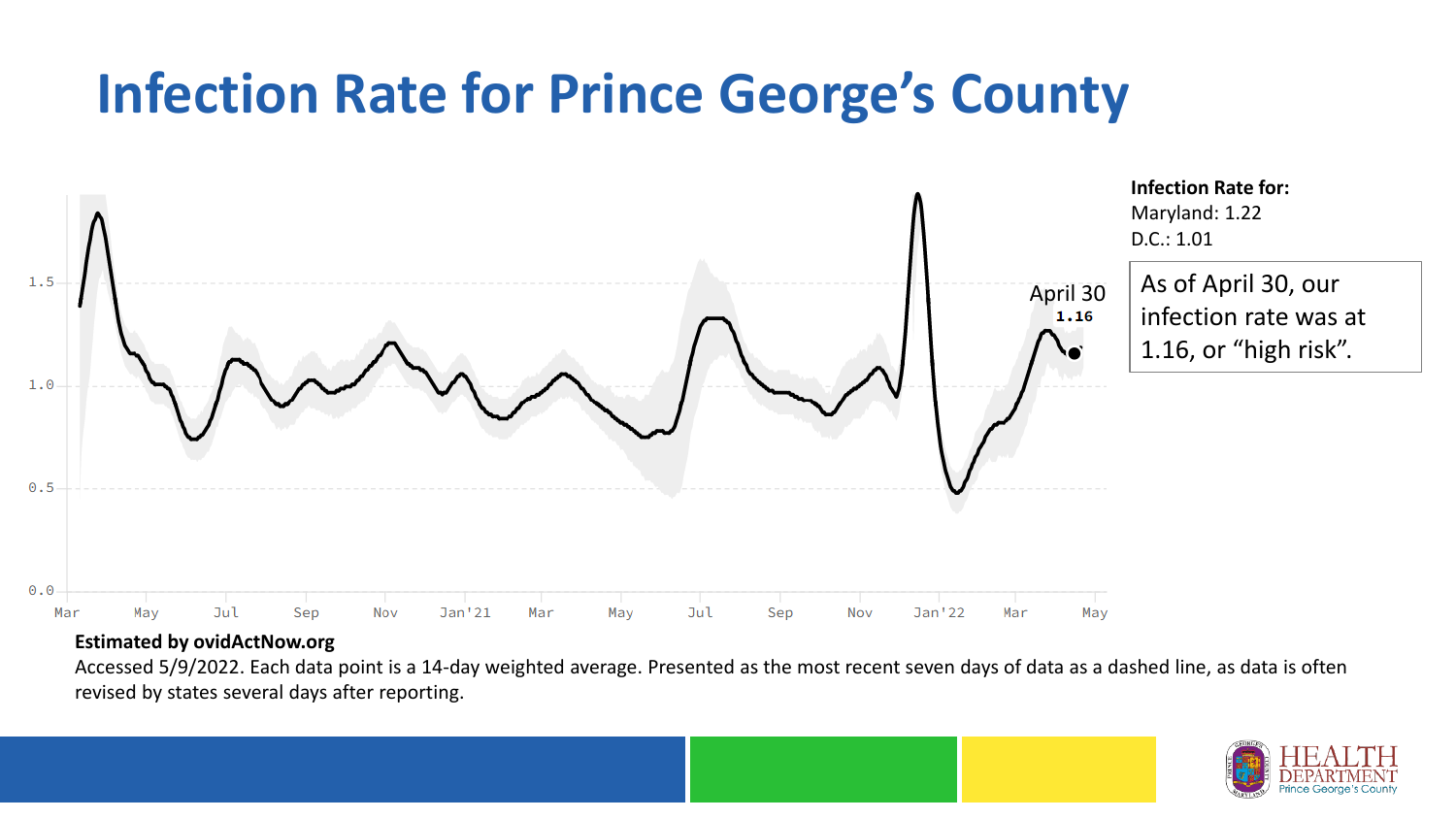### **Average Daily Case Rate** (7-day Average by test date)

**The average daily case rate at the beginning of last week was 15.9 new cases per 100,000 residents.** Our case rate has increased from a low of 2.3 cases per 100,000 residents on March 23rd.

**Average New COVID-19 Cases Per Day Per 100,000 Residents**